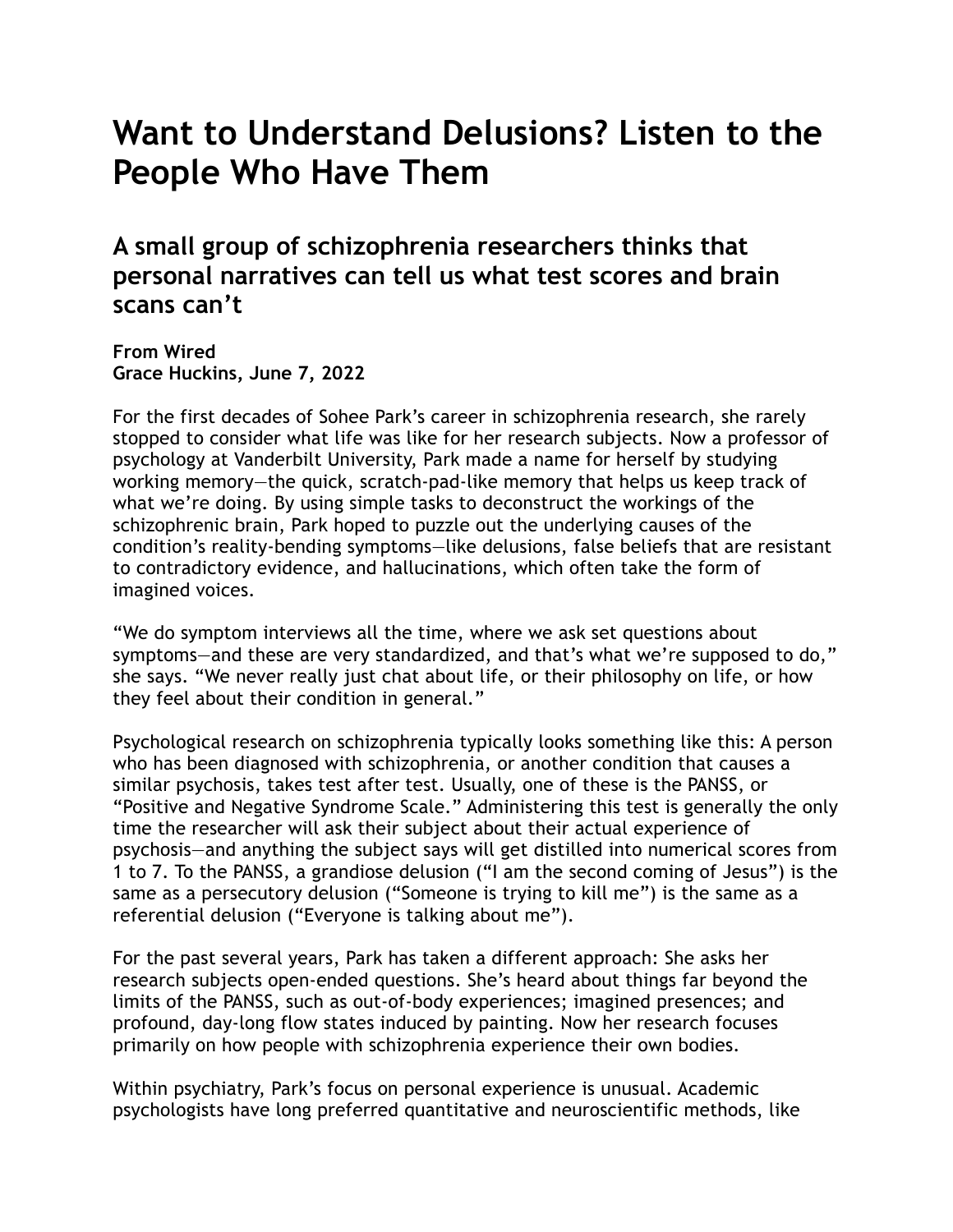symptom checklists and brain scans, over hard-to-quantify personal narratives. But though they present analytical challenges, these narratives can still be studied. Last month, papers in widely read journals—one in *The Lancet Psychiatry* and the other in *World Psychiatry*—have analyzed first-person accounts of delusion and psychosis. To some, this sort of research, which deals in words and ideas rather than numbers and mathematical models, might seem unscientific. But Park, who was not involved in either of those studies, is among a small group of philosophers, psychologists, and neuroscientists who think that first-person accounts provide a better understanding of what psychosis is like and how it works. "In the rush toward wanting to be accepted by biological and physical scientists," she says, "what we have left behind is, who is experiencing this stuff? Who are the people who actually have these experiences?"

This neglect starts at the point of diagnosis. In the Diagnostic and Statistical Manual (DSM), the so-called bible of psychiatric diagnosis, conditions are defined like scorecards: You must have X of these Y symptoms for Z months to have a particular mental illness. The original goal of this system was to facilitate research by providing some objective basis for deciding who had a mental illness and who did not. But these checklists leave little room for the complexities of real lives. "In my day-to-day encounter with patients, there was very little resonance between what I was listening to in terms of the lived experience—the complexity and the nuance and detail and the context, the life context that this person was describing—and these very reductive boxes that you're ticking when you make a diagnosis or you think about treatment," says Rosa Ritunnano, a psychiatrist and doctoral candidate in interdisciplinary mental health research at the University of Birmingham, and the lead author of the paper in *The Lancet Psychiatry*.

In their paper, Ritunnano and her colleagues quote people who describe experiences of newfound purpose, profound guilt, and oneness with the universe. The *World Psychiatry* study, which takes a capacious approach to characterizing psychosis across all its phases, highlights experiences that include childhood isolation, feelings of relief at the onset of delusions, and loss of a sense of self. None of these experiences appear in the DSM criteria for a schizophrenia diagnosis.

When it comes to understanding how delusions actually work, some researchers argue that lived experience is an invaluable tool. Even the idea that a delusion is a *belief* doesn't necessarily hold up, according to Louis Sass, professor of clinical psychology at Rutgers University. Some individuals, he says, partially recognize that their delusions are false. Others may attest strong belief but hesitate to act on their delusions, which isn't typical of a firmly held belief. Sass says this suggests that several distinct phenomena may be conflated under the label "delusion." "If you want to pursue any kind of research, including neurobiological research, you need to bear that in mind," he says. Distinct sorts of delusions could in principle have very different neural underpinnings—and those could be missed if all people with delusions are lumped into a single category for a brain scan study.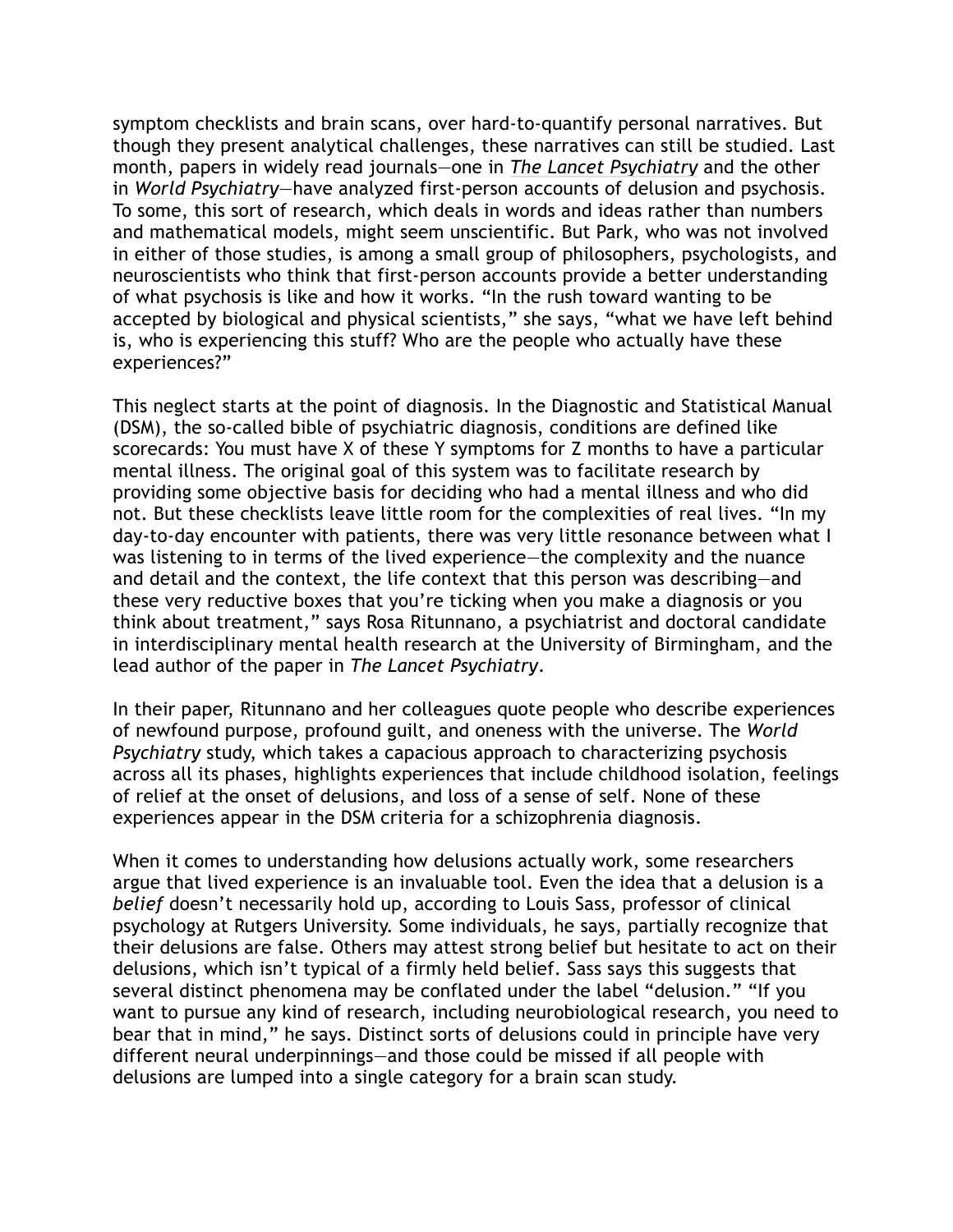Even hallucination, an ostensibly simpler category, may cover multiple distinct experiences. Nev Jones, an assistant professor at the University of Pittsburgh School of Social Work who herself has direct experience of psychosis, has found in her research that "auditory" hallucinations aren't necessarily as auditory as people assume. In a 2015 paper, she and her colleagues reported that under half of people with auditory hallucinations actually experience them as voices. For others, they more closely resemble thoughts than sounds. The mistaken assumption that these hallucinations involve sound, Jones says, could lead neuroscience awry. "You're conceptualizing and operationalizing a phenomenon in a certain way, which would lead you to expect certain functional patterns in the brain," she says. "And you've completely misunderstood and mischaracterized the underlying core phenomenon."

These misunderstandings don't just influence how delusions and hallucinations are conceptualized and studied—they affect how clinicians go about making people feel better. Often in psychiatry, the goal of treatment is just to bring down numbers on the PANSS, says Philip Corlett, an associate professor of psychiatry at Yale University. Reducing someone's score may involve getting them to acknowledge that their delusions are false, but that might not always be the best step forward. Ritunnano and her colleagues argued in their article that, although some delusions may be terrifying or lonely experiences, others can create meaning, positive emotions, or a profound sense of wonder. The goal of treatment, says Corlett, should be "helping [patients] change or reconcile the things that are most bothersome about the experience, rather than making assumptions based on what we've read in the textbook." And identifying those goals requires listening to what psychosis is like for each person.

Sarah Keedy, an associate professor of psychiatry and behavioral neuroscience at the University of Chicago, as well as a clinical psychologist, has found this approach essential to her therapeutic practice. She has worked with people who find their delusions so distressing that they barely leave the house—and rather than trying to resolve the delusion, she focuses on that distress. Treating these patients, she says, doesn't involve convincing them that they are wrong—it involves listening, building trust, and then making small suggestions that might improve their quality of life, like taking a walk around the block.

In her neuroimaging research, however, it can be trickier to accommodate this nuance. While some types of delusions can feel very different—for example, grandiose and persecutory delusions seem almost antithetical—neuroscience studies often have to elide those differences for practical reasons. Finding differences between the brains of two groups of people is potentially possible in a small study; finding differences among 10 groups is not. "To get enough signal to rise from the noise, you've got to assume you can find the same thing in all those people that you're looking to measure," Keedy says.

But some scientists are working to incorporate first-person testimony into their research, despite the inherent challenges. Park asks study participants to report a